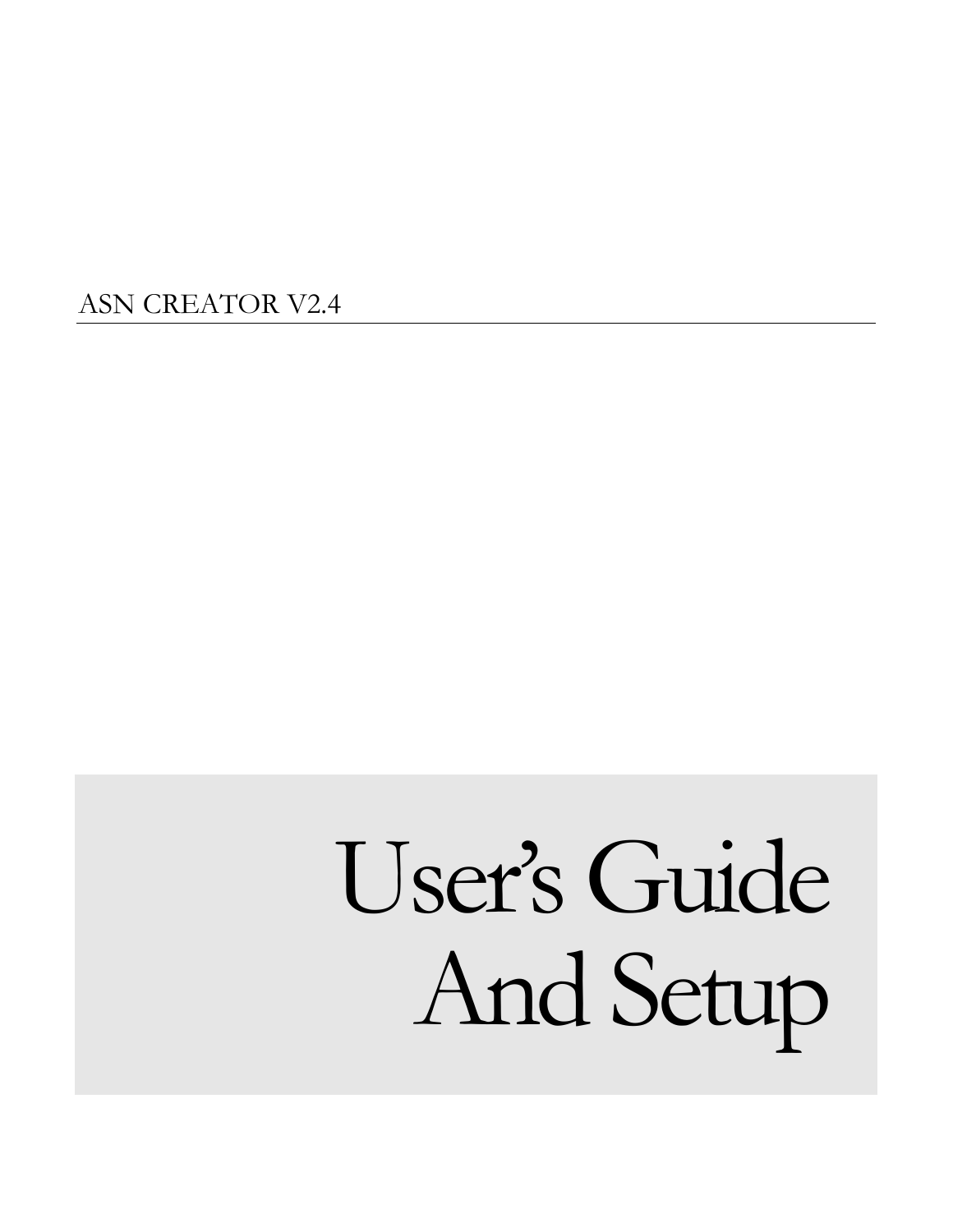# **Table of Contents**

| $The \; Basis \; \underline{\hspace{2cm}} \hspace{2cm} 5$ |                |
|-----------------------------------------------------------|----------------|
|                                                           |                |
|                                                           |                |
|                                                           |                |
|                                                           | 6              |
|                                                           |                |
|                                                           |                |
|                                                           |                |
|                                                           | $\sim$ 10      |
|                                                           |                |
|                                                           |                |
|                                                           |                |
|                                                           |                |
|                                                           |                |
|                                                           |                |
|                                                           |                |
|                                                           |                |
|                                                           |                |
|                                                           |                |
| Carrier                                                   |                |
|                                                           |                |
|                                                           |                |
|                                                           |                |
|                                                           |                |
|                                                           |                |
|                                                           |                |
|                                                           |                |
| Save ASN                                                  |                |
|                                                           |                |
|                                                           | $\frac{1}{2}$  |
| Cases Tab                                                 | $\frac{13}{2}$ |
| Clear Case Information 2012 13                            |                |
|                                                           |                |
|                                                           |                |
|                                                           |                |
|                                                           |                |
|                                                           |                |
|                                                           | -14            |
|                                                           | -14            |
|                                                           | -14            |
|                                                           | -14            |
| Suffix #2 or Size $\_\_$                                  | -14            |
|                                                           | -14            |
|                                                           | $-14$          |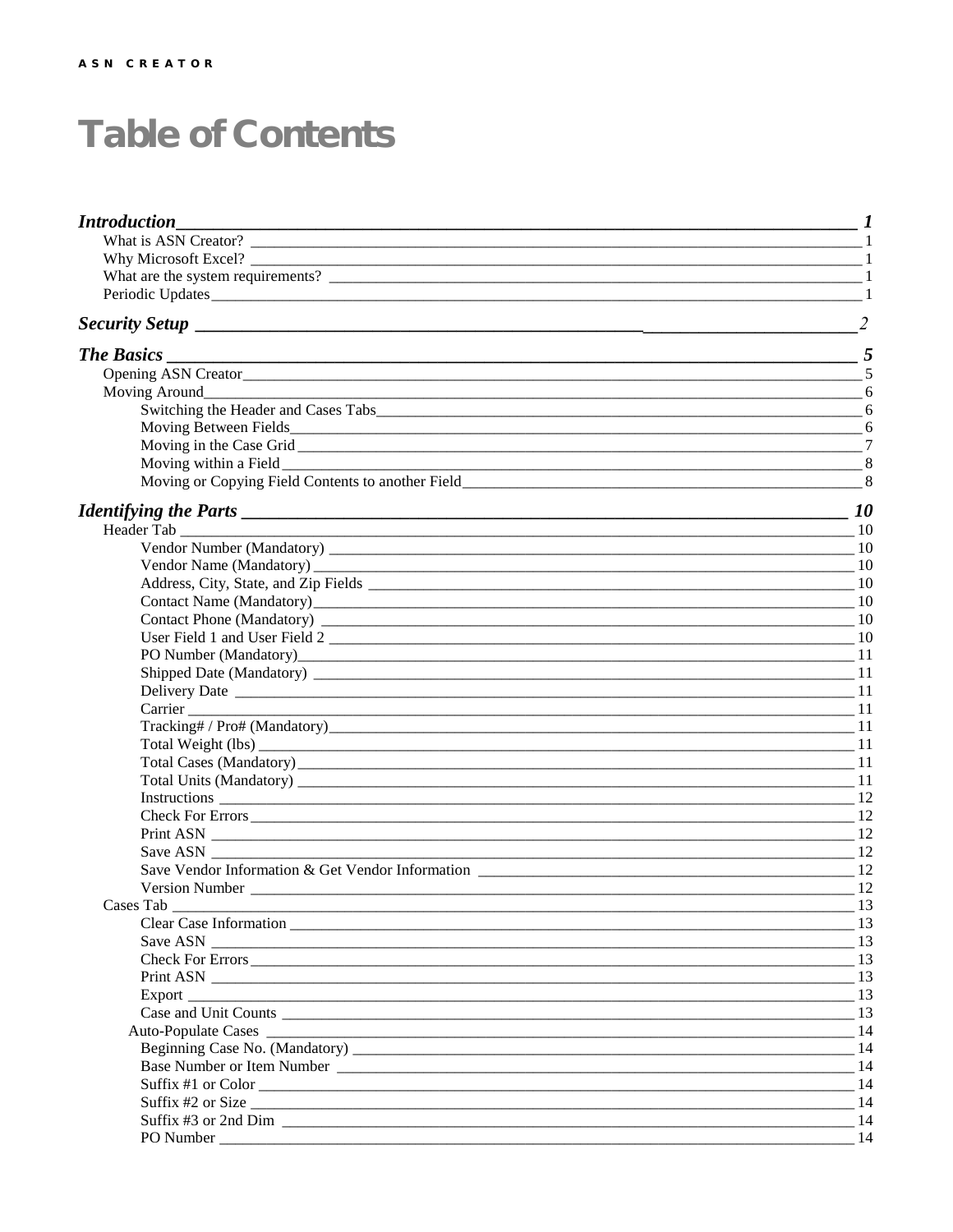| <b>LOT</b> | -14            |
|------------|----------------|
|            |                |
|            |                |
|            |                |
|            |                |
|            |                |
|            |                |
|            |                |
|            |                |
|            |                |
|            |                |
|            |                |
|            |                |
|            |                |
|            |                |
|            |                |
|            |                |
|            | 17             |
|            | 18             |
|            |                |
|            | -18            |
|            |                |
|            | -19            |
|            | $\frac{19}{2}$ |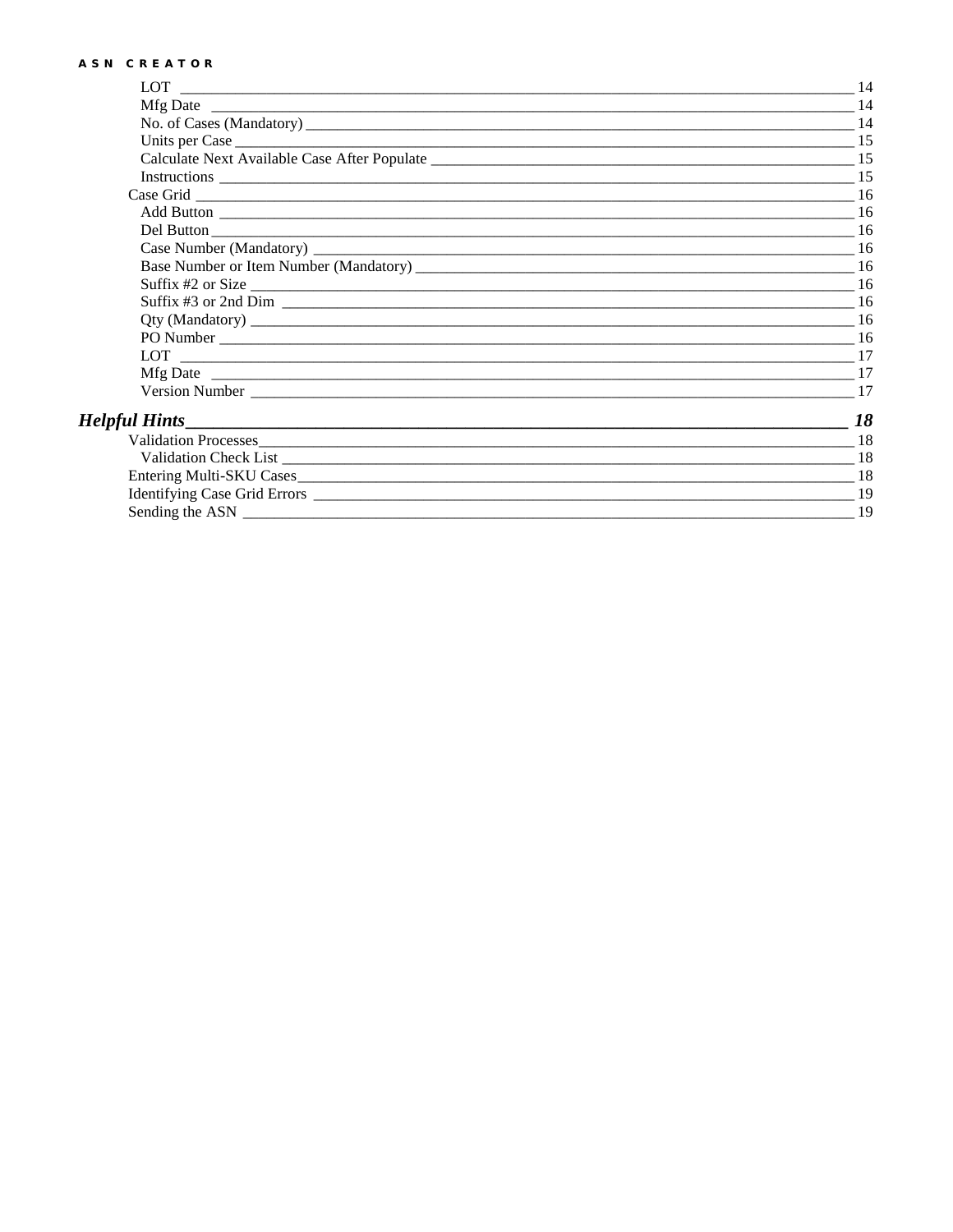# **Introduction**

## What is ASN Creator?

ASN Creator was developed using Microsoft Excel for creating and communicating ASN's to Cornerstone Services, Inc.

## Why Microsoft Excel?

Microsoft Excel was chosen because of its widespread use in the business community. Rather than provide a program that must be installed and updated, ASN Creator can simply be opened in Excel.

## What are the system requirements?

ASN Creator can be run on any Windows based PC (Pentium 4 or higher is recommended) installed with Microsoft Excel 97 or higher. If you are using a computer from Apple (i.e. MAC) contact vendor compliance.

## Periodic Updates

Occasionally, updates will be made to ASN Creator. It is important to check for updates on the web site each time a new ASN is needed.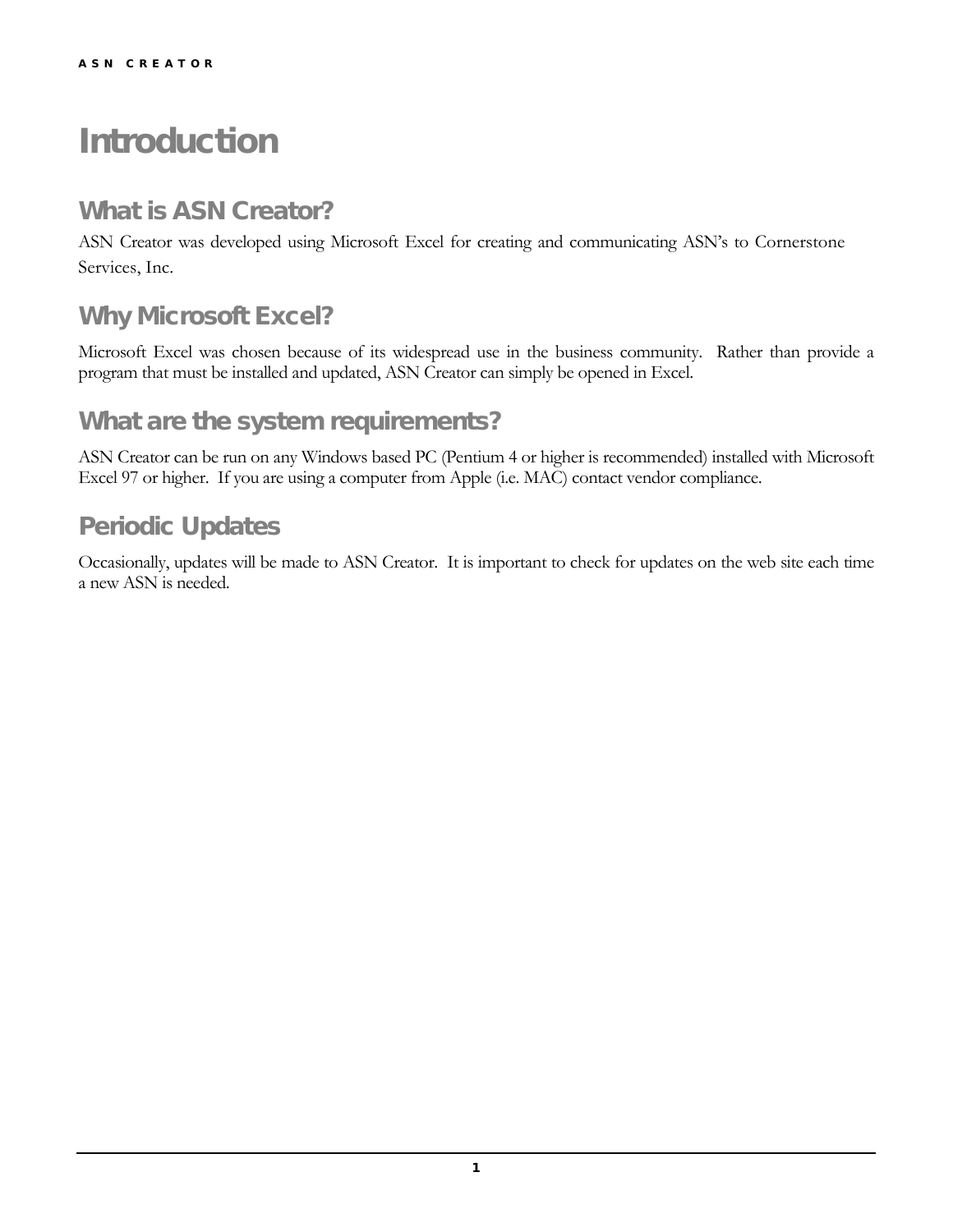# Security Setup

#### Before using ASN Creator, security settings in Excel need to be configured. As with all of the examples, these were created using Excel 2007. Your version may vary slightly. For additional information on setting security, consult the help files in Excel. If you are using Excel 97, this setup may not be necessary.

ASN Creator uses programming (macros) to help create ASN's. It will not run correctly without first being configured successfully to run macros.

Step 1: Open Excel.

Step 2: Click the office button, and select Excel Options.

| if)<br><b>CH</b><br>g | ■  ■ 2↓<br>∖≑                          |                |
|-----------------------|----------------------------------------|----------------|
|                       |                                        |                |
| New                   | <b>Recent Documents</b>                |                |
|                       | 1                                      | 一间             |
| Open                  | $\overline{2}$                         | $-\Box$        |
|                       | 3                                      | $-\Box$        |
| Convert               | $\overline{4}$                         | 一间             |
|                       | $\overline{5}$                         | $-\Box$        |
| Save                  | $\overline{6}$                         | 一回             |
|                       | Z                                      | $\overline{=}$ |
|                       | 8                                      | 一间             |
| Save As               | $\overline{2}$                         | 一回             |
|                       |                                        | 一日             |
| Print<br>Þ            |                                        | 一间             |
|                       |                                        | 一回             |
| Prepare<br>Þ          |                                        | $-\Box$        |
|                       |                                        | 一间             |
| Send<br>Þ             |                                        | 一间             |
|                       |                                        | 一回             |
| Ē<br>Publish<br>Þ     |                                        | $-\Box$        |
|                       |                                        |                |
| Close                 |                                        |                |
|                       |                                        |                |
|                       | <b>Excel Options</b> X Exit Excel<br>闘 |                |

Step 3: From Excel Options, click Trust Center and then Trust Center Settings.

| <b>Excel Options</b>                    |                                                                                                                                                                                         |
|-----------------------------------------|-----------------------------------------------------------------------------------------------------------------------------------------------------------------------------------------|
| Popular<br><b>Formulas</b>              | Help keep your documents safe and your computer secure and healthy.                                                                                                                     |
| Proofing                                | Protecting your privacy                                                                                                                                                                 |
| Save                                    | Microsoft cares about your privacy. For more information about how Microsoft Office Excel helps to protect your privacy,<br>please see the privacy statements.                          |
| Advanced                                | Show the Microsoft Office Excel privacy statement                                                                                                                                       |
| Customize                               | Microsoft Office Online privacy statement<br><b>Customer Experience Improvement Program</b>                                                                                             |
| Add-Ins                                 | <b>Security &amp; more</b>                                                                                                                                                              |
| <b>Trust Center</b><br><b>Resources</b> | Learn more about protecting your privacy and security from Microsoft Office Online.                                                                                                     |
|                                         | <b>Microsoft Trustworthy Computing</b>                                                                                                                                                  |
|                                         | <b>Microsoft Office Excel Trust Center</b>                                                                                                                                              |
|                                         | The Trust Center contains security and privacy settings. These settings help keep your computer<br>Trust Center Settings<br>secure. We recommend that you do not change these settings. |
|                                         |                                                                                                                                                                                         |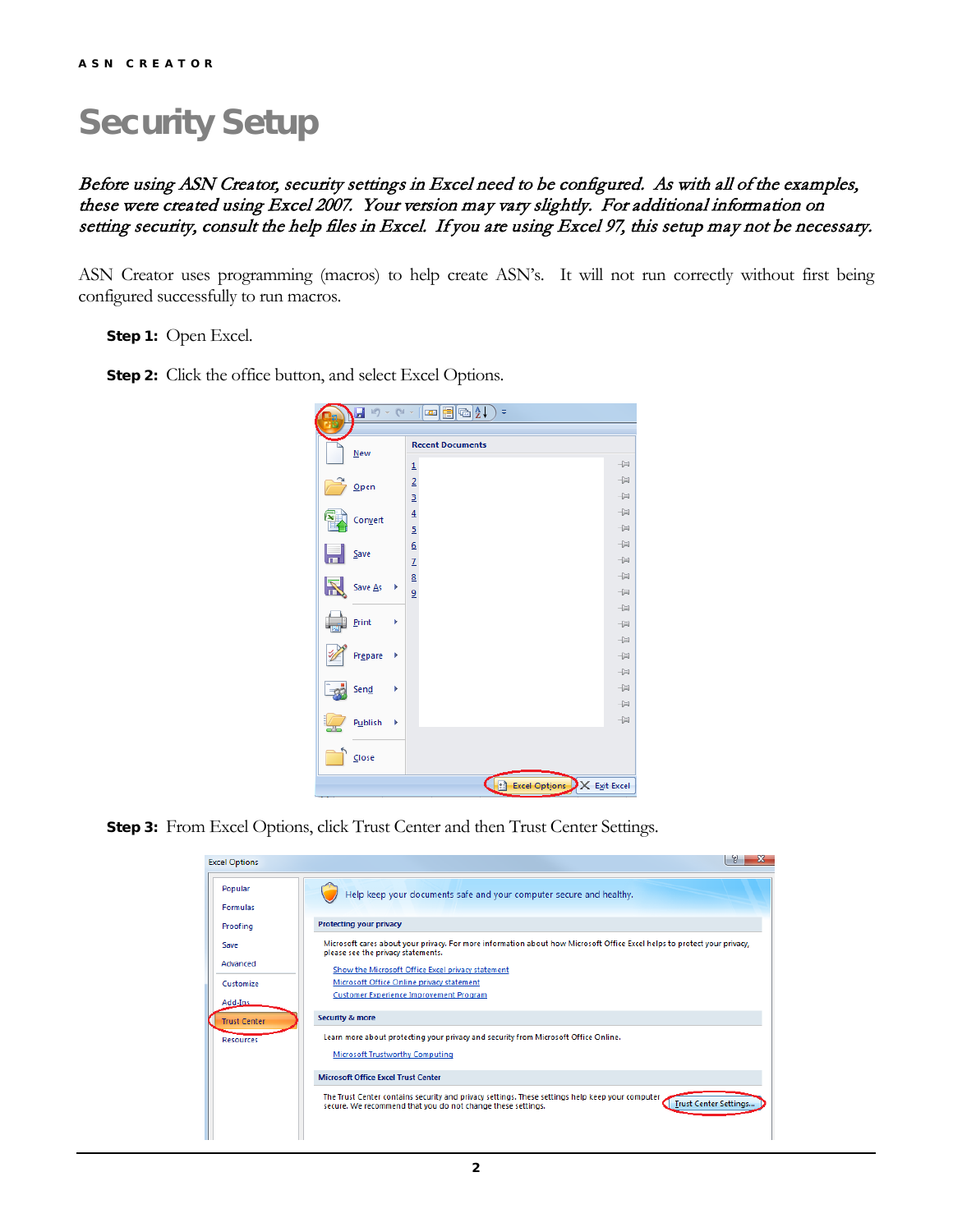Step 4: In the Trust Center, select 'Disable all macros with notification' (or 'Enable all macros'). Then, click the OK button.

| <b>Trust Center</b>                                                                                                  |                                                                                                                                                                                                                                                                                                |
|----------------------------------------------------------------------------------------------------------------------|------------------------------------------------------------------------------------------------------------------------------------------------------------------------------------------------------------------------------------------------------------------------------------------------|
| <b>Trusted Publishers</b><br><b>Trusted Locations</b><br>Add-ins<br><b>ActiveX Settings</b><br><b>Macro Settings</b> | <b>Macro Settings</b><br>For macros in documents not in a trusted location:<br>Disable all macros without notification<br>Disable all macros with notification<br>Disable all macros except digitally signed macros<br>Enable all macros (not recommended; potentially dangerous code can run) |
| Message Bar                                                                                                          | <b>Developer Macro Settings</b>                                                                                                                                                                                                                                                                |
| <b>External Content</b><br><b>Privacy Options</b>                                                                    | Trust access to the VBA project object model                                                                                                                                                                                                                                                   |
|                                                                                                                      | Cancel                                                                                                                                                                                                                                                                                         |

Step 5: If 'Disable all macros with notification' was selected in Step 4, each time ASN Creator is opened a Security Warning window may appear. Click options, enable this content and OK.

|                 | Security Warning Macros have been disabled.                                  | Options | P<br>$\mathbf x$<br>Microsoft Office Security Options                                                                                                                                                                                                                                                                                                                                                                                                                                                                                                                                                                          |
|-----------------|------------------------------------------------------------------------------|---------|--------------------------------------------------------------------------------------------------------------------------------------------------------------------------------------------------------------------------------------------------------------------------------------------------------------------------------------------------------------------------------------------------------------------------------------------------------------------------------------------------------------------------------------------------------------------------------------------------------------------------------|
| L <sub>22</sub> | $f_x$<br><b>COL</b><br>$\overline{\phantom{a}}$                              |         | <b>Security Alert - Macro</b>                                                                                                                                                                                                                                                                                                                                                                                                                                                                                                                                                                                                  |
|                 | You must "Enable Macros" for<br>If you need help changing security settings. |         | Macro<br>Macros have been disabled. Macros might contain viruses or other security hazards. Do<br>not enable this content unless you trust the source of this file.<br>Warning: It is not possible to determine that this content came from a<br>trustworthy source. You should leave this content disabled unless the<br>content provides critical functionality and you trust its source.<br>More information<br>File Path: C:\rs\kdistler\Desktop\ASNCreator\ASN Creator-CF-Generic-V2.1t-TEST.xls<br>Help protect me from unknown content (recommended)<br><b>O</b> Enable this content<br>Cancel<br>Open the Trust Center |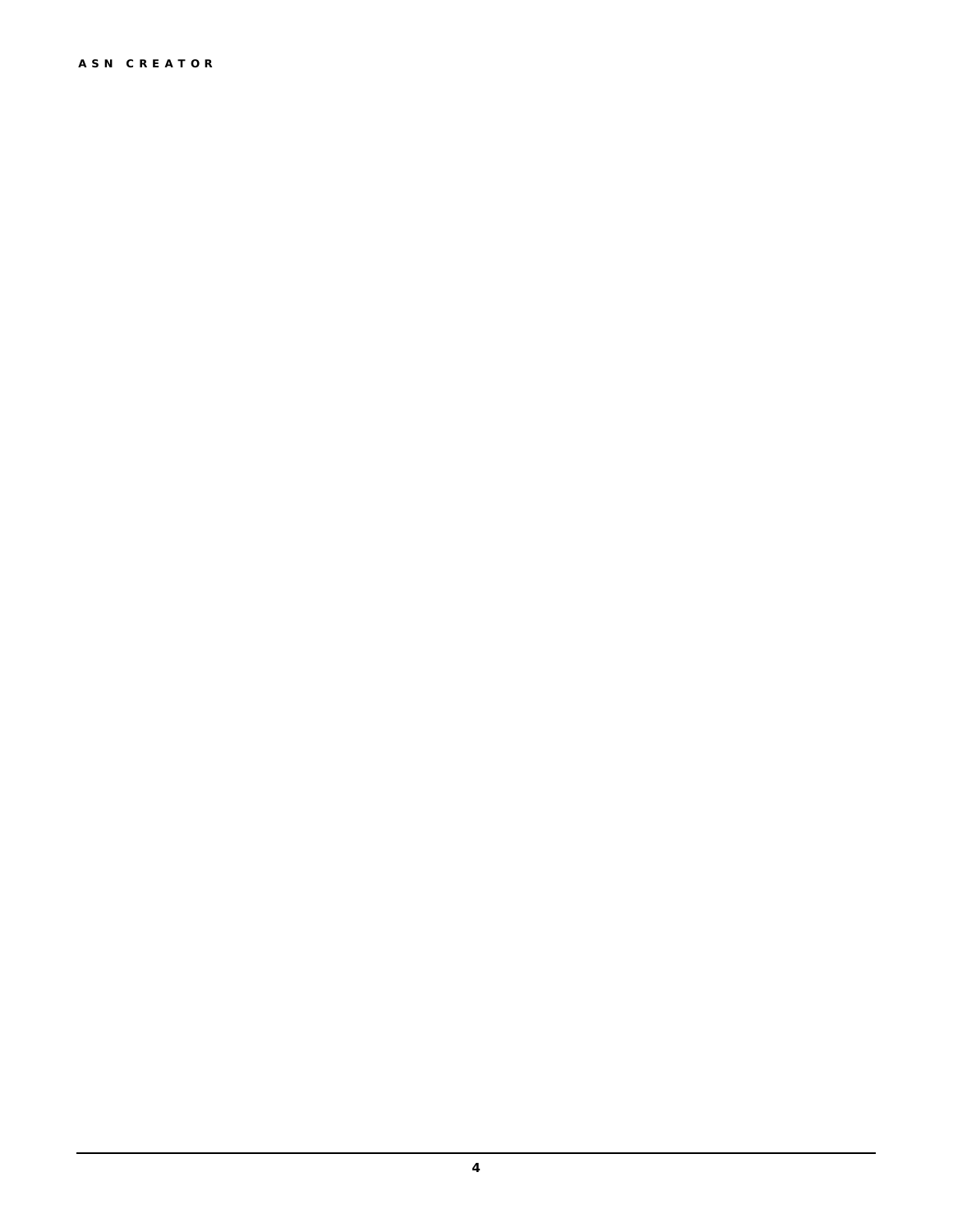# The Basics

## Opening ASN Creator

#### If you want to view another spreadsheet while using ASN Creator, you will need to open another instance of Excel by choosing it from the Start menu.

Open ASN Creator by either double-clicking on the icon or by opening Excel and choosing ASN Creator from the File\Open menu option. Be sure to choose Enable Macros if prompted. Go to the Security Setup section for further explanation.

After opening ASN Creator, the following window should appear:

| $\mathbf{x}$<br><b>ASN Creator</b>                                                                                                                                                                                                                                                                                         |  |  |  |  |  |
|----------------------------------------------------------------------------------------------------------------------------------------------------------------------------------------------------------------------------------------------------------------------------------------------------------------------------|--|--|--|--|--|
| <b>Advanced Shipment Notice</b>                                                                                                                                                                                                                                                                                            |  |  |  |  |  |
| Header<br>Cases                                                                                                                                                                                                                                                                                                            |  |  |  |  |  |
| <b>Check For Errors</b><br>Save Vendor Information<br>Get Vendor Information<br>Print ASN<br>Save ASN                                                                                                                                                                                                                      |  |  |  |  |  |
| Vendor Number<br>PO Number<br>Vendor Name<br>Shipped Date (mm/dd/yyyy)<br>Address<br>Delivery Date (mm/dd/yyyy)<br>State<br>Zip<br>City<br>Carrier<br>Tracking # / Pro#<br><b>Contact Name</b><br>Contact Phone<br>Total Weight (bs)<br>User Field 1<br><b>Total Cases</b><br>0<br>User Field 2<br><b>Total Units</b><br>e |  |  |  |  |  |
| Instructions:<br>Vendor Number can be found on the Purchase Order (P.O.), or from your Inventory Planner. Press tab after<br>entering the number.<br>Version: 2.4                                                                                                                                                          |  |  |  |  |  |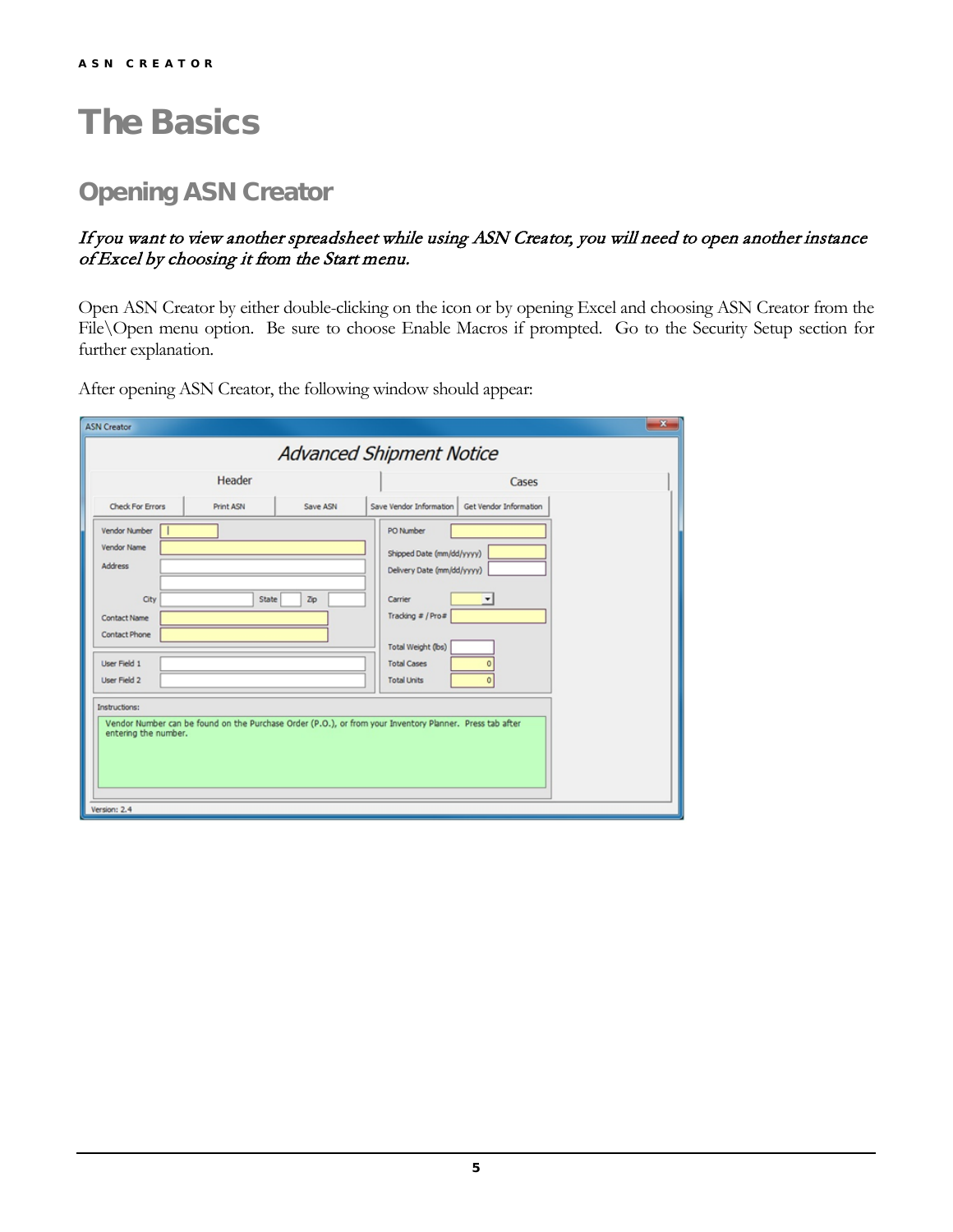If the window on the previous page does not open and the following appears, ASN Creator will not function. You must close ASN Creator, check your security settings, and Enable Macros if prompted. Refer to the Security Setup section for more information.



## Moving Around

#### Switching the Header and Cases Tabs

There are two main sections to ASN Creator: Header and Cases. The Header is used to enter vendor information, purchase order, and shipment information. The Cases tab is used for entering case information. To move between the two, simply click on the appropriate tab. Changing tabs can be done any time while an ASN is being entered.

|                  |                 |          | <b>Advanced Shipment Notice</b> |                        |  |
|------------------|-----------------|----------|---------------------------------|------------------------|--|
|                  | <b>I</b> leader |          |                                 | Cases                  |  |
| Check For Errors | Print ASN       | Save ASN | Save Vendor Information         | Get Vendor Information |  |

#### Moving Between Fields

Moving from one field to another (e.g. Moving from Vendor Number to Vendor Name) can be accomplished by doing one of the following:

- Use the mouse and to point and click in field.
- Use the Tab key to move from one field or button to the next. If the shift key is held down while pressing the Tab key, movement will be in the opposite direction.
- Use the Enter key to move from one field to the next. Be careful using the Enter key. If you have a button selected, such as the Check For Errors button, and press Enter, it is just like clicking the button with the mouse.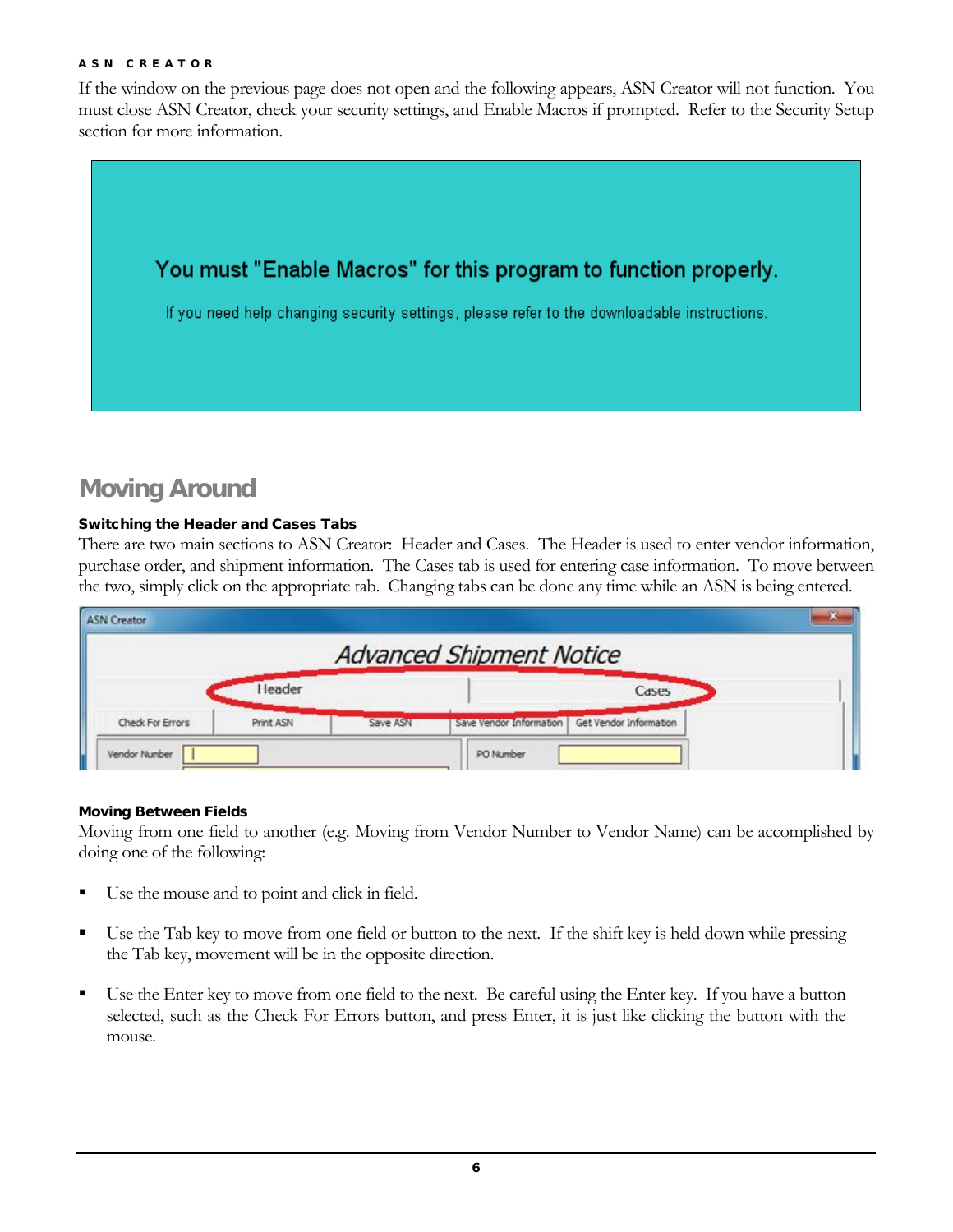#### Moving in the Case Grid

The Case Grid is located on the Cases tab.

| <b>ASN</b> Creator                                                                                                                     |                                                                                                          |                                           |                                                                               |                                   | $\mathbf{x}$          |
|----------------------------------------------------------------------------------------------------------------------------------------|----------------------------------------------------------------------------------------------------------|-------------------------------------------|-------------------------------------------------------------------------------|-----------------------------------|-----------------------|
|                                                                                                                                        |                                                                                                          |                                           | <b>Advanced Shipment Notice</b>                                               |                                   |                       |
|                                                                                                                                        | Header                                                                                                   |                                           |                                                                               | Cases                             |                       |
| Clear Case Information<br>Save ASN                                                                                                     |                                                                                                          | For BD Use Only                           | Header                                                                        | Case Detail<br>Variance           |                       |
| Check For Errors                                                                                                                       | Print ASN                                                                                                | Export                                    | o<br><b>Total Cases</b><br><b>Total Units</b><br>o                            | $\circ$<br>٥<br>$\circ$<br>ō      |                       |
| Auto-Populate Cases:<br>Beginning Case No.<br><b>Base Number</b><br>Suffix $\equiv 1$<br>Suffix #2<br>Suffix $#3$<br>Add Del<br>Line # | Calculate Next Available Case After Populate<br>PO Number<br>LOT<br>Mfg Date (mm/dd/yyyy)<br>Case Number | Base Number Suffix #1 Suffix #2 Suffix #3 | No. of Cases<br>Units per Case<br><b>Total Units</b><br>Populate Cases<br>Qty | Instructions:<br>LOT<br>PO Number | Mfg Date<br>$\hat{ }$ |
|                                                                                                                                        |                                                                                                          |                                           |                                                                               |                                   | ۰                     |

The following explains the different methods for moving within the Case Grid:

- Use the mouse to point and click in the field.
- Use the Tab or Enter key to move from on field to the next. The Shift key can be held down with the Tab key for movement in the opposite direction.
- The arrow keys can be used to move up, down, left or right.
- The Page Up and Page Down keys will move the fields up or down nine rows at a time.
- Holding down the Ctrl (Control) key and the pressing one of the arrow keys will move to the extreme top, bottom, left or right of the grid.
- Holding down the Ctrl (Control) key and pressing the Home or End key will move to the extreme top-left or bottom-right of the grid, respectively.
- The scrollbar, located to the right of grid, can be used to move in multiple ways by using the mouse:
	- Click on the arrows at the top or bottom of the scrollbar to move the grid one row up or down.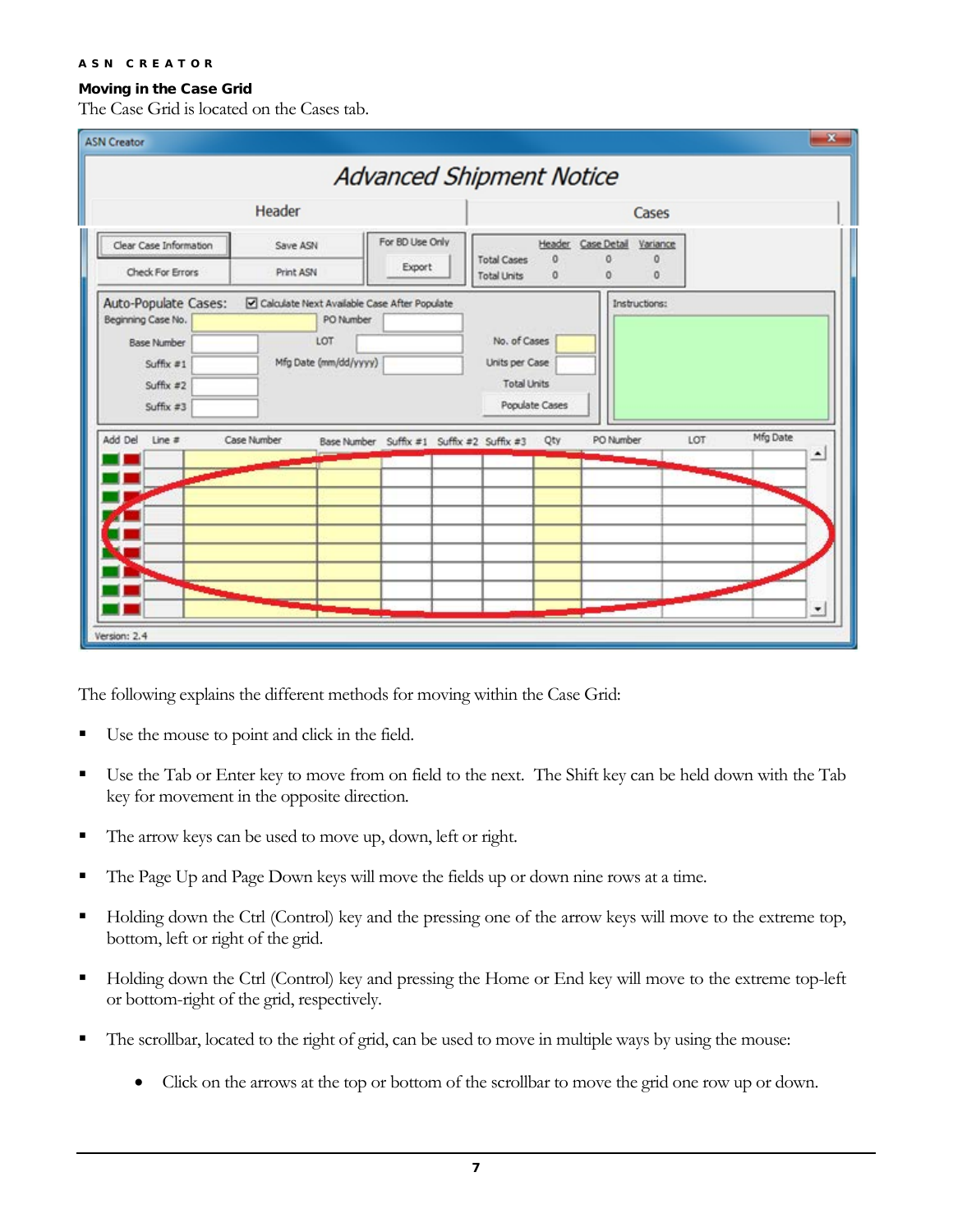- Click on any part of the scroll bar, other than the arrows, above or below the slider (the square/rectangle that moves up and down) to cause the grid to page up or down.
- Click on the slider, hold the mouse button, and move the slider up or down to move multiple rows at a time in the grid.

| Suffix #3 Qty | PO Number | LOT | Mfg Date |  |
|---------------|-----------|-----|----------|--|
|               |           |     |          |  |
|               |           |     |          |  |
|               |           |     |          |  |
|               |           |     |          |  |
|               |           |     |          |  |
|               |           |     |          |  |
|               |           |     |          |  |
|               |           |     |          |  |
|               |           |     |          |  |

#### Moving within a Field

Not only can movement be done from field to field, but it can also be done within a field:

The left and right arrow keys will move the cursor (the blinking line) from one character to another.

*Note: If the cursor is not visible and the text is highlighted all one color, click the left or right arrow, and it will appear.*

The Home key will move the cursor to the beginning of the text, and the End will move the cursor to the end of the text.

#### Moving or Copying Field Contents to another Field

By highlighting the contents of a field, the contents can be moved or copied to other fields.

**Step 1:** Highlight the contents of a field by doing one of the following:

• Use Tab or Enter to move to the field that is to be copied. The contents of the field will automatically be highlighted. Notice the Vendor Number highlighted in blue below:

| Vendor Number 11111111111 |  |
|---------------------------|--|
| Vendor Name               |  |

• Use the mouse arrow to click in the left-most area of the field (circled below).

| Vendor Number | 11111111 |
|---------------|----------|
| Vendor Name   |          |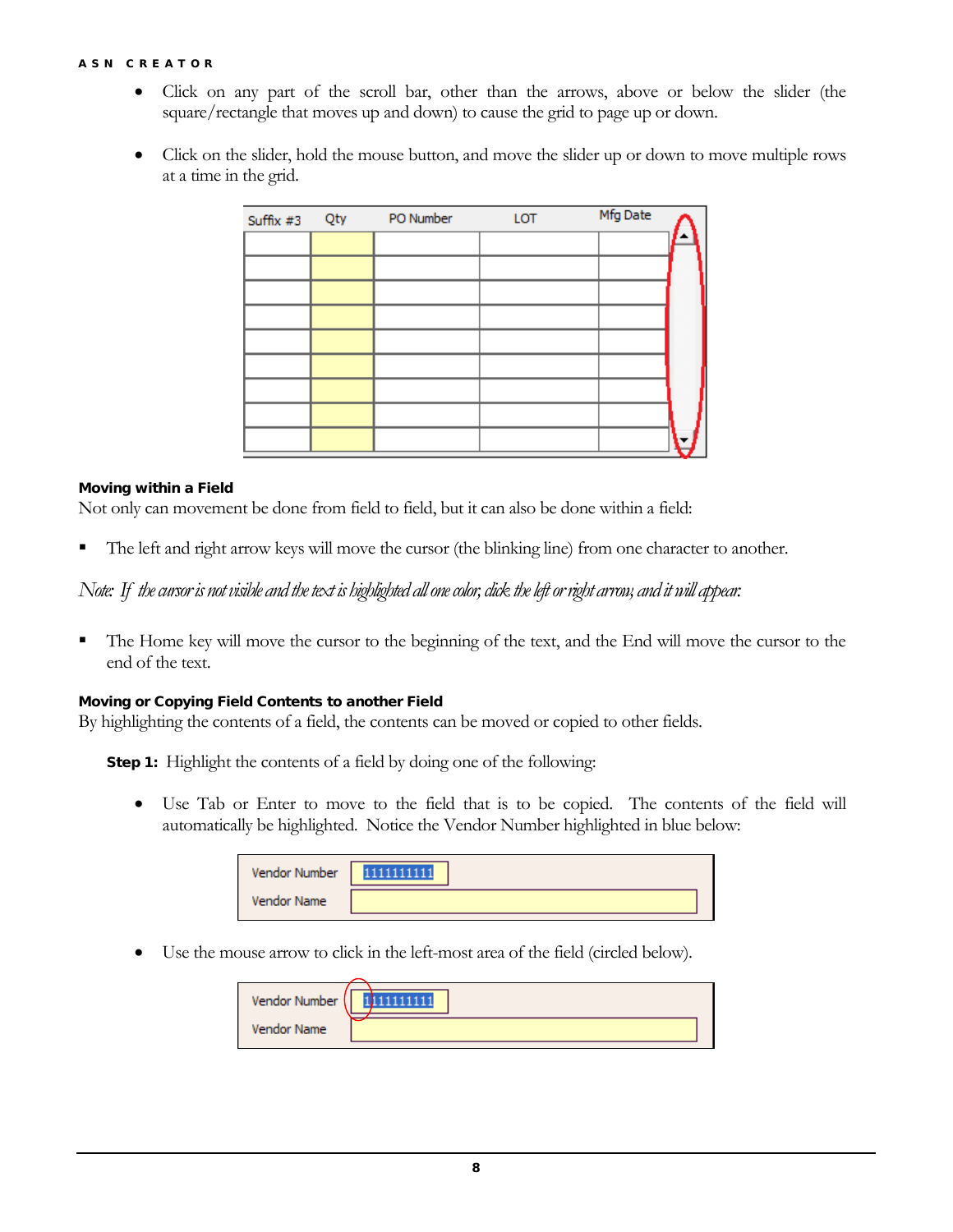- Use the mouse to click in the field, leaving the mouse button pressed, and moving left or right to highlight the portion of the field to be copied.
- Use the mouse to click in the field, and then hold down the Shift key while pressing the left or right arrow key to highlight the portion of the field to be copied.
- Step 2: Once the text to be copied has been highlighted, press and hold the Ctrl (Control) key and then press the "C" key to copy or the "X" key to cut/move. When the "X" key is pressed the highlighted text will disappear.
- **Step 3:** Move to the field where the text is to be placed.

Step 4: Press and hold the Ctrl (Control) key and then press the "V" key to paste/put the text in the field.

*Note: Repeat Steps 3 and 4 to copy the same text to other fields.*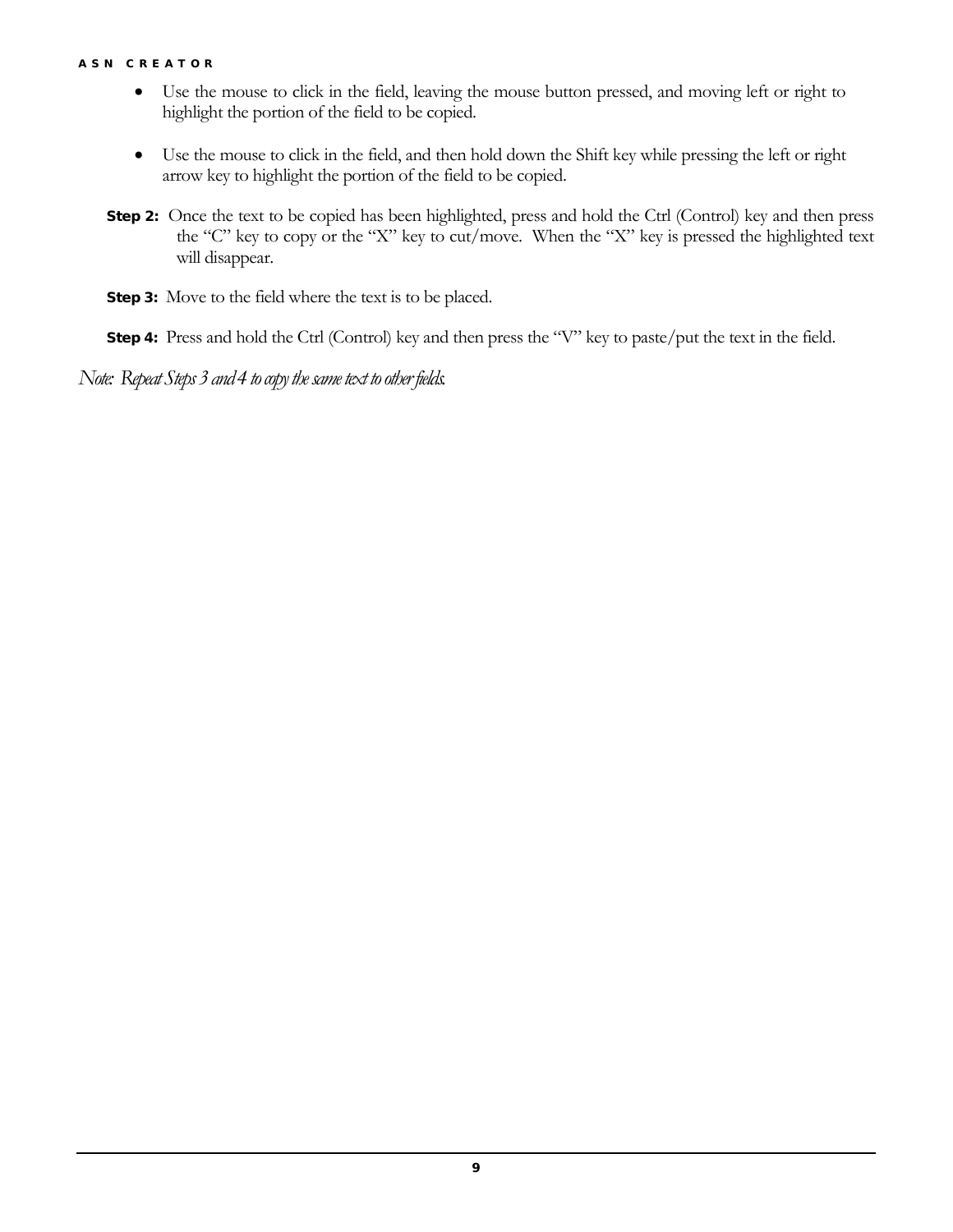# Identifying the Parts

## Header Tab

*Note: Mandatory fields are highlighted in yellow in ASN Creator.*

| Vendor Number<br>Vendor Name |                     |  |
|------------------------------|---------------------|--|
| Address                      |                     |  |
|                              |                     |  |
| City                         | Zip<br><b>State</b> |  |
| Contact Name                 |                     |  |
| Contact Phone                |                     |  |

#### Vendor Number (Mandatory)

Vendor Number can be found on the Purchase Order (P.O.), or from your Inventory Planner.

#### Vendor Name (Mandatory)

This is the name of the company listed on the PO that is shipping the merchandise.

#### Address, City, State, and Zip Fields

Enter the address of the company that is shipping the merchandise. If you need to enter a country code, use the second address field.

#### Contact Name (Mandatory)

Enter the name of the individual in the organization that can be contacted for support if needed.

#### Contact Phone (Mandatory)

This is the phone number for the contact name.

| User Field 1 |  |
|--------------|--|
| User Field 2 |  |

#### User Field 1 and User Field 2

Enter any internal or miscellaneous information.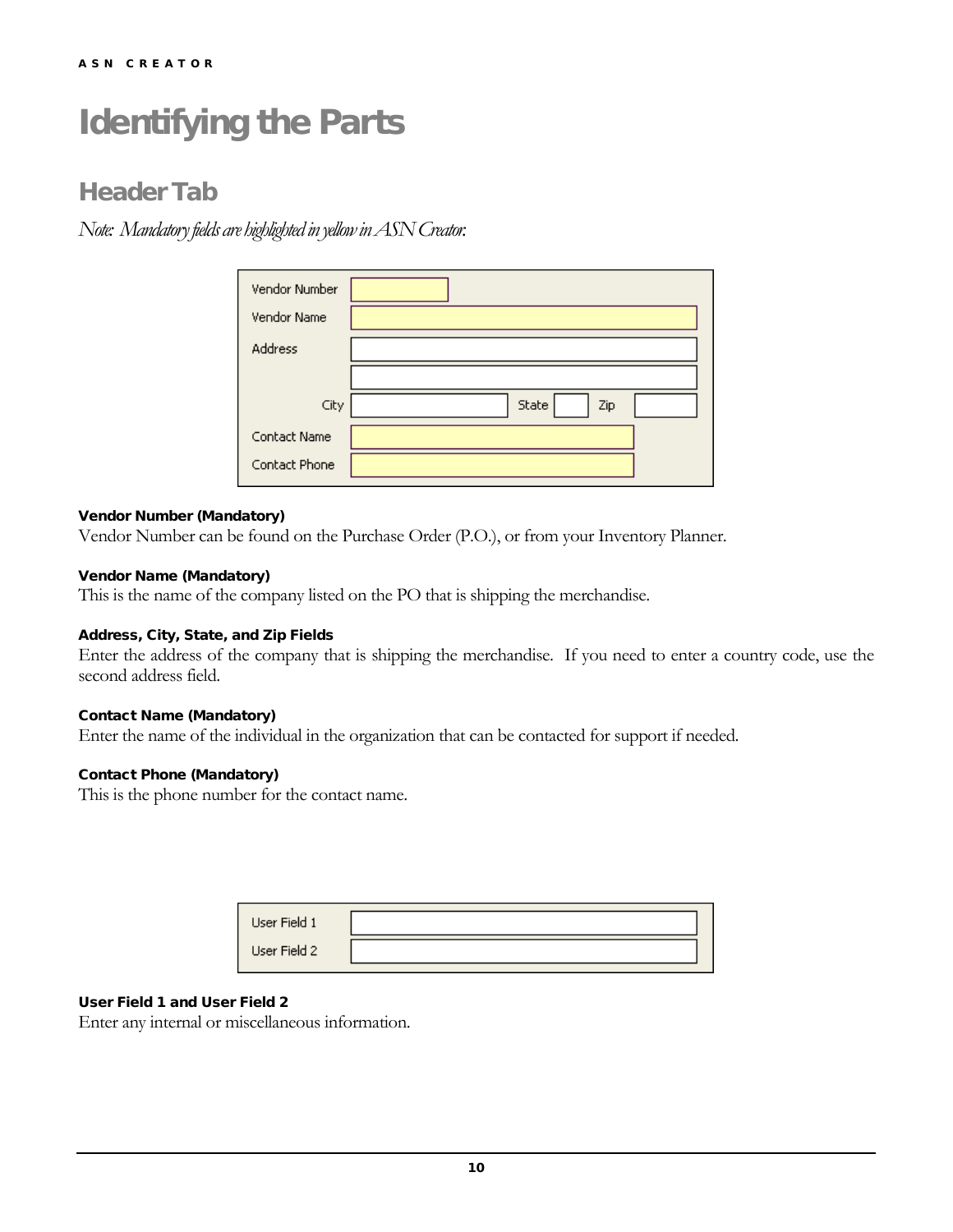| <b>PO</b> Number                                               |  |
|----------------------------------------------------------------|--|
| Shipped Date (mm/dd/yyyy)<br>Delivery Date (mm/dd/yyyy)        |  |
| Carrier<br>Tracking # / Pro#                                   |  |
| Total Weight (lbs)<br><b>Total Cases</b><br><b>Total Units</b> |  |

#### PO Number (Mandatory)

This can be found on the top of the Purchase Order. The PO Number must match exactly. The number entered will automatically be prefixed with the correct number of zeros after leaving the field. If the ASN is for more than one PO, enter the primary PO here. This will be the default PO. Other PO numbers can be entered in the Case Grid for individual cases.

#### Shipped Date (Mandatory)

The Shipped Date must be entered mm/dd/yyyy, and is the day tendered to the Carrier.

#### Delivery Date

The Delivery Date must be entered mm/dd/yyyy, and is the day Cornerstone Services, Inc. is expected to receive the shipment.

#### Carrier

Select a preferred abbreviated carrier/shipment method from the drop down box by clicking the down arrow and clicking on the appropriate option, or type the abbreviation for the carrier if it is not listed. Upon entering the field, typing the first letters of the abbreviation will automatically populate the closest match.

#### Tracking# / Pro# (Mandatory)

This number can be obtained from the carrier. If small parcel, type the shipment tracking number. If import vendor, enter the House Bill of Lading.

#### Total Weight (lbs)

Enter the total weight of the product being shipped.

#### Total Cases (Mandatory)

Enter the total number of cases on the shipment. When the ASN is complete and ready to be saved, this number must match the total number of cases entered in the Case Grid. The maximum number of cases that can be entered is 9,999.

#### Total Units (Mandatory)

Enter the total number of units on the shipment. When the ASN is complete and ready to be saved, this number must match the total number of units entered in the Case Grid. The maximum number of units that can be entered is 999,999.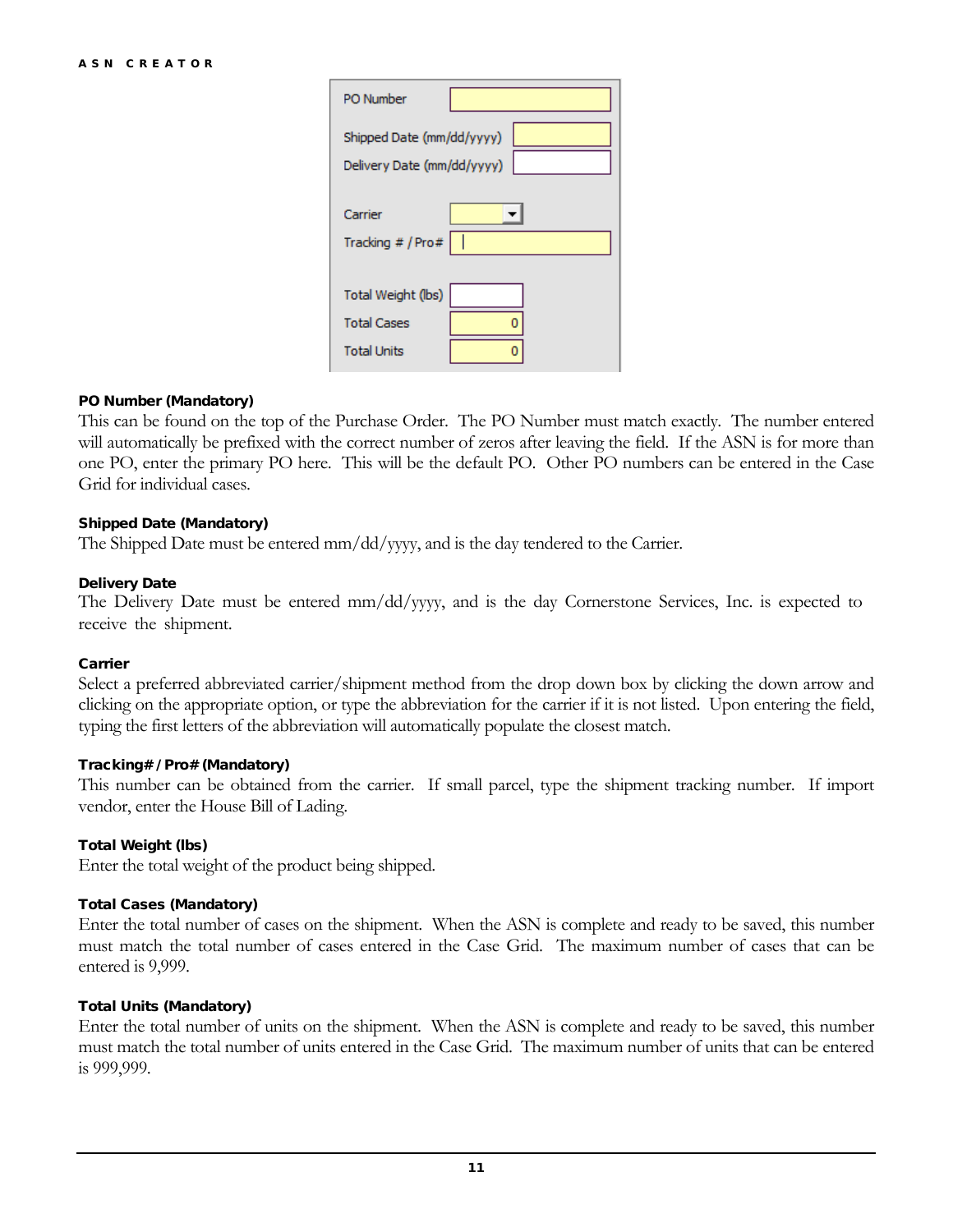Vendor Number can be found on the Purchase Order (P.O.), or from your Inventory Planner. Press tab after entering the number.

#### **Instructions**

Each time a field is selected, the instructions for that field will be displayed. Notice they are similar to the instructions in this section of the manual.

|  | Check For Errors I | Print ASN | Save ASN: | Save Vendor Information | Get Vendor Information |
|--|--------------------|-----------|-----------|-------------------------|------------------------|
|--|--------------------|-----------|-----------|-------------------------|------------------------|

#### Check For Errors

Clicking this button will check both the Header and Cases tabs for any errors. If any errors are found, a window will display explaining the errors. This button is the same as the Check For Errors button on the Cases tab.

#### Print ASN

This button will print a report to the default printer. It contains both the Header and Case information. This button is the same as the Print ASN button on the Cases tab.

#### Save ASN

Before attempting to save, the ASN will be checked for errors. This is the same validation as the Check For Errors button. If there are errors found, a window will display stating that the ASN was not saved, as well as, listing the errors found. If no errors are found, the Save As window will be displayed so that a name and a location can be chosen. This button is the same as the Save ASN button on the Cases tab.

#### Save Vendor Information & Get Vendor Information

By clicking this button, the Vendor Number, Vendor Name, Address, Contact Name, and Contact Phone will be saved to a file on the user's PC. This information can then be populated in future ASN's by clicking the Get Vendor Information button.

#### Version Number

The ASN Creator version number is located on the bottom left of Header and Cases tabs. This is useful for identifying that the most recent version is being used by comparing it to the one on the web site.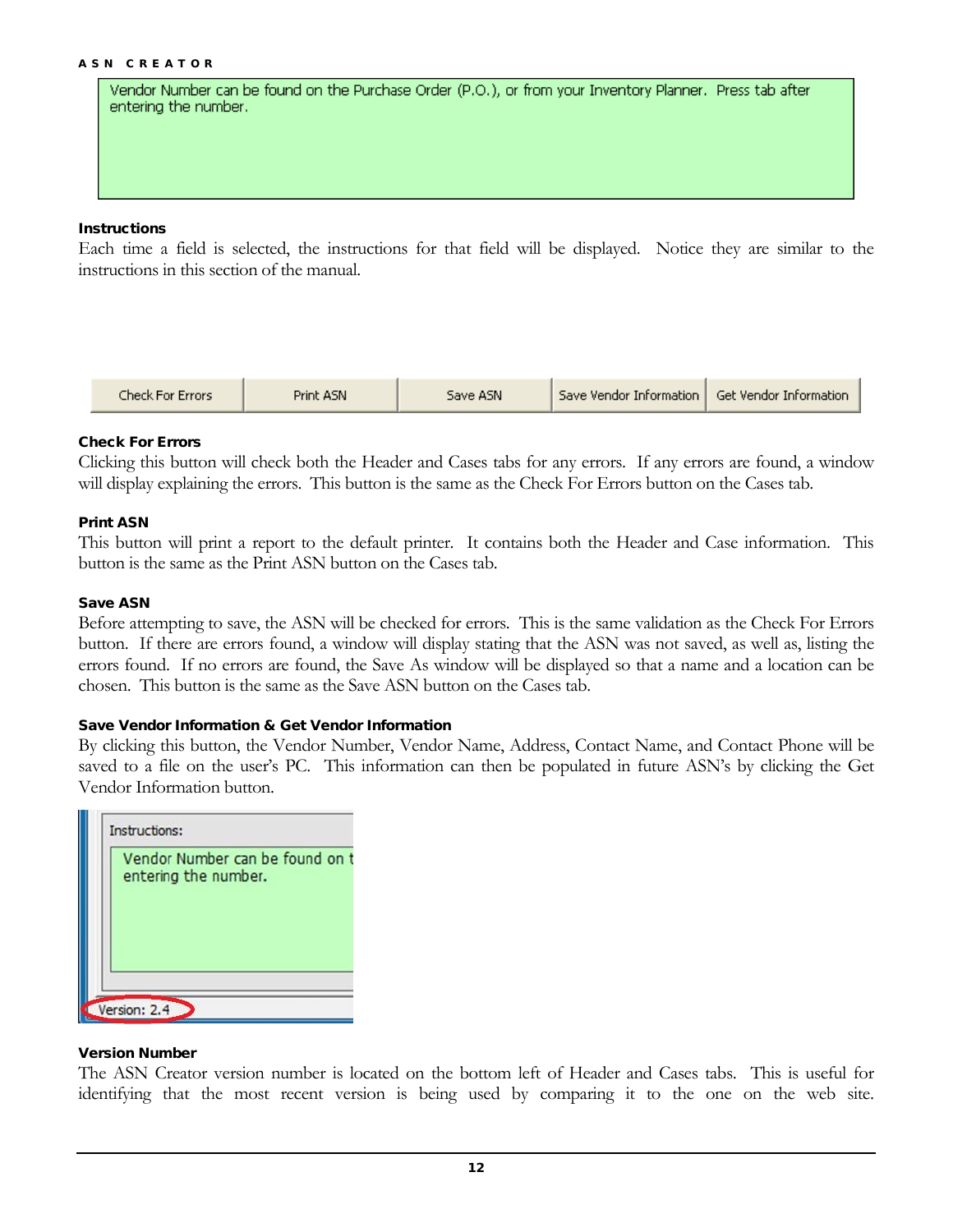## Cases Tab

| Clear Case Information  | Save ASN  |
|-------------------------|-----------|
| <b>Check For Errors</b> | Print ASN |

#### Clear Case Information

This button deletes all cases entered in the Case Grid. A prompt will display verifying that the cases should be deleted.

#### Save ASN

Before attempting to save, the ASN will be checked for errors. This is the same validation as the Check For Errors button. If there are errors found, a window will display stating that the ASN was not saved, as well as, listing the errors found. If no errors are found, the Save As window will be displayed so that a name and a location can be chosen. This button is the same as the Save ASN button on the Header tab.

#### Check For Errors

Clicking this button will check both the Header and Cases tabs for any errors. If any errors are found, a window will display explaining the errors. This button is the same as the Check For Errors button on the Header tab.

#### Print ASN

This button will print a report to the default printer. It contains both the Header and Case information. This button is the same as the Print ASN button on the Header tab.



#### Export

This button is reserved for Cornerstone Services, Inc. use only and is password protected.

|             |   | Header Case Detail Variance |  |
|-------------|---|-----------------------------|--|
| Total Cases |   |                             |  |
| Total Units | п | П                           |  |

#### Case and Unit Counts

The Header column is the Total Cases and Total Units entered on the Header tab. The Case Detail column is the total number of cases and units entered in the Case Grid. The Variance column is the difference between the other two columns. The variance for both Total Cases and Total Units must be zero before the ASN can be saved.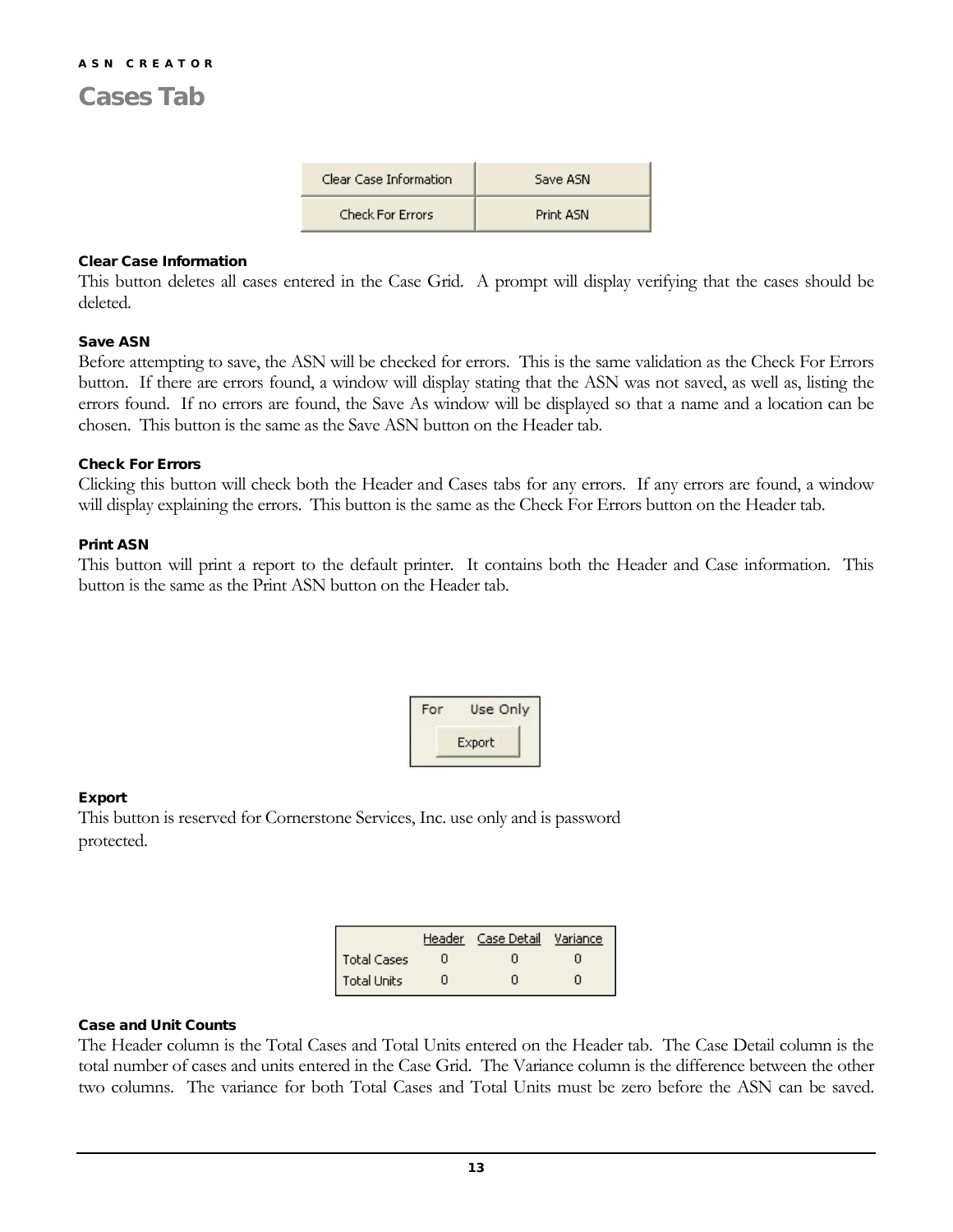## **Auto-Populate Cases**

This section is a convenient way to populate multiple cases into Case Grid quickly. This feature is not required to be used. Cases can be entered into the Case Grid manually. In order to use this section a valid UCC-128 case number must be entered and the number of cases to be populated. The other information may be filled in if desired. The case numbers will be generated sequentially with the proper check digit when the Populate Cases button is clicked. Changes can be made to the case information in the Case Grid after the cases have been populated.



#### Beginning Case No. (Mandatory)

This is the first case to be generated and must meet UCC-128 standards. You can double click in this field after entering 19 of the 20 numbers to generate a correct check digit if you don't have it. This check digit must match the check digit on your UCC-128 labels or they must be reprinted.

#### Base Number or Item Number

This field may display differently depending on your version. This should match the information on the PO. If the PO has 23001 BLA 2/3, then enter 23001 here.

#### Suffix #1 or Color

This field may display differently depending on your version. This should match the information on the PO. If the PO has 23001 BLA 2/3, then enter BLA here.

#### Suffix #2 or Size

This field may display differently depending on your version. This should match the information on the PO. If the PO has 23001 BLA 2/3, then enter 2/3 here.

#### Suffix #3 or 2nd Dim

This field is reserved for future use.

#### PO Number

If you wish to enter a PO Number different than the one on the header, enter it here. If nothing is entered, the PO Number on the header will be assumed. PO Number can be found on the top of the PO and must match exactly. The number entered will automatically be prefixed with the correct number of zeros after leaving the field.

#### LOT (Optional)

If your item uses lot control, enter up to 13 characters for the lot number here.

#### Mfg Date (Optional)

If your item uses lot control, enter the manufacture date here in the format (mm/dd/yyyy).

#### No. of Cases (Mandatory)

This is the number of cases to be populated in the case grid for the particular item number and PO entered above.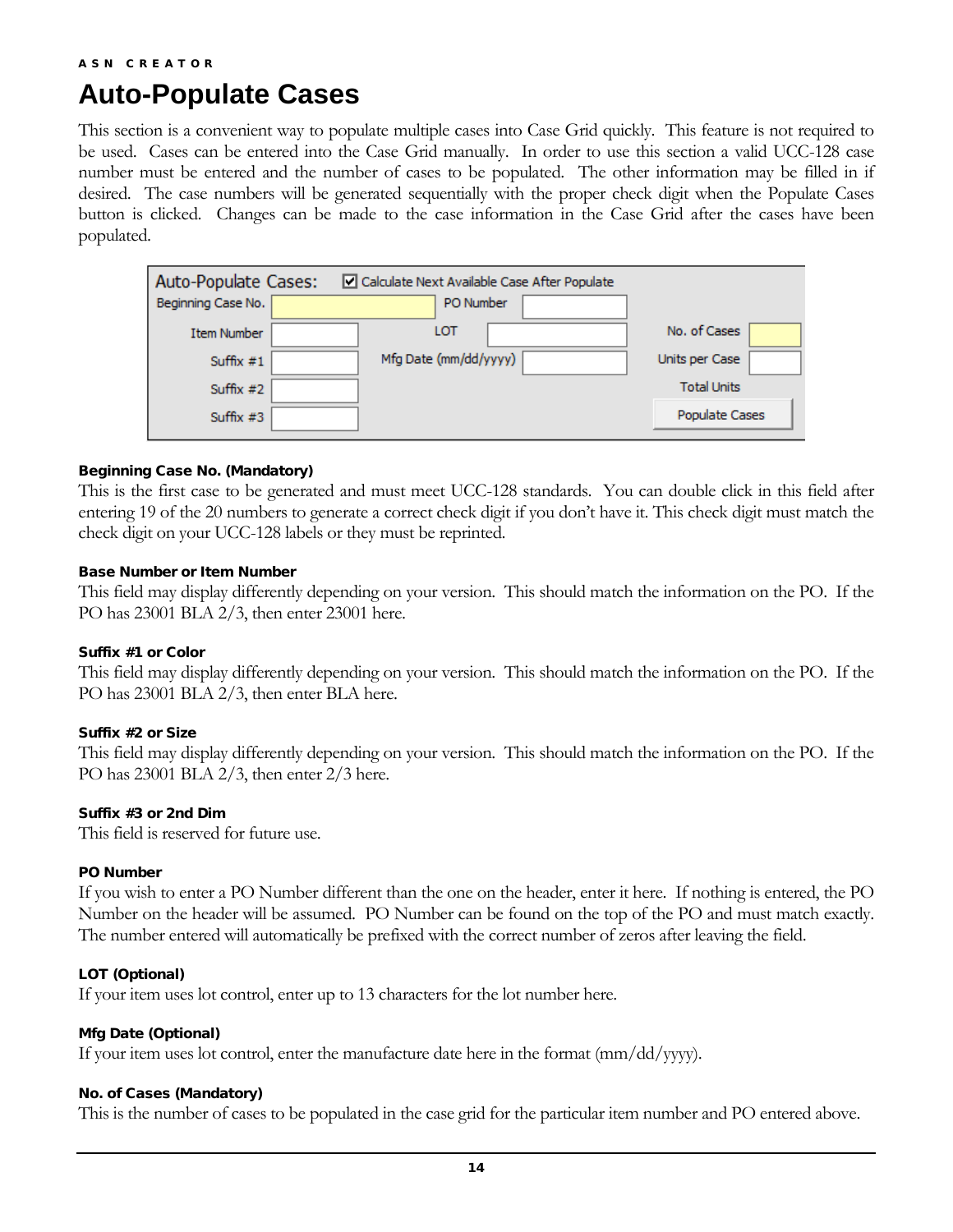#### Units per Case

This is the number of units in each case.

#### Calculate Next Available Case After Populate

If this box is checked, the next available case number will be calculated and entered into the Beginning Case No. after populating cases. If you leave this box unchecked, the original case number entered will remain.

| Instructions:                                                                                                                                                                                                                 |  |  |  |  |  |  |  |
|-------------------------------------------------------------------------------------------------------------------------------------------------------------------------------------------------------------------------------|--|--|--|--|--|--|--|
| This is the first case in the shipment,<br>and must meet UCC 128 standards.<br>You can double click in this field after<br>entering the case number to<br>generate a correct check digit. Press<br>tab after entering number. |  |  |  |  |  |  |  |

#### Instructions

Each time a field is selected, the instructions for that field will be displayed. Notice they are similar to the instructions in this section of the manual.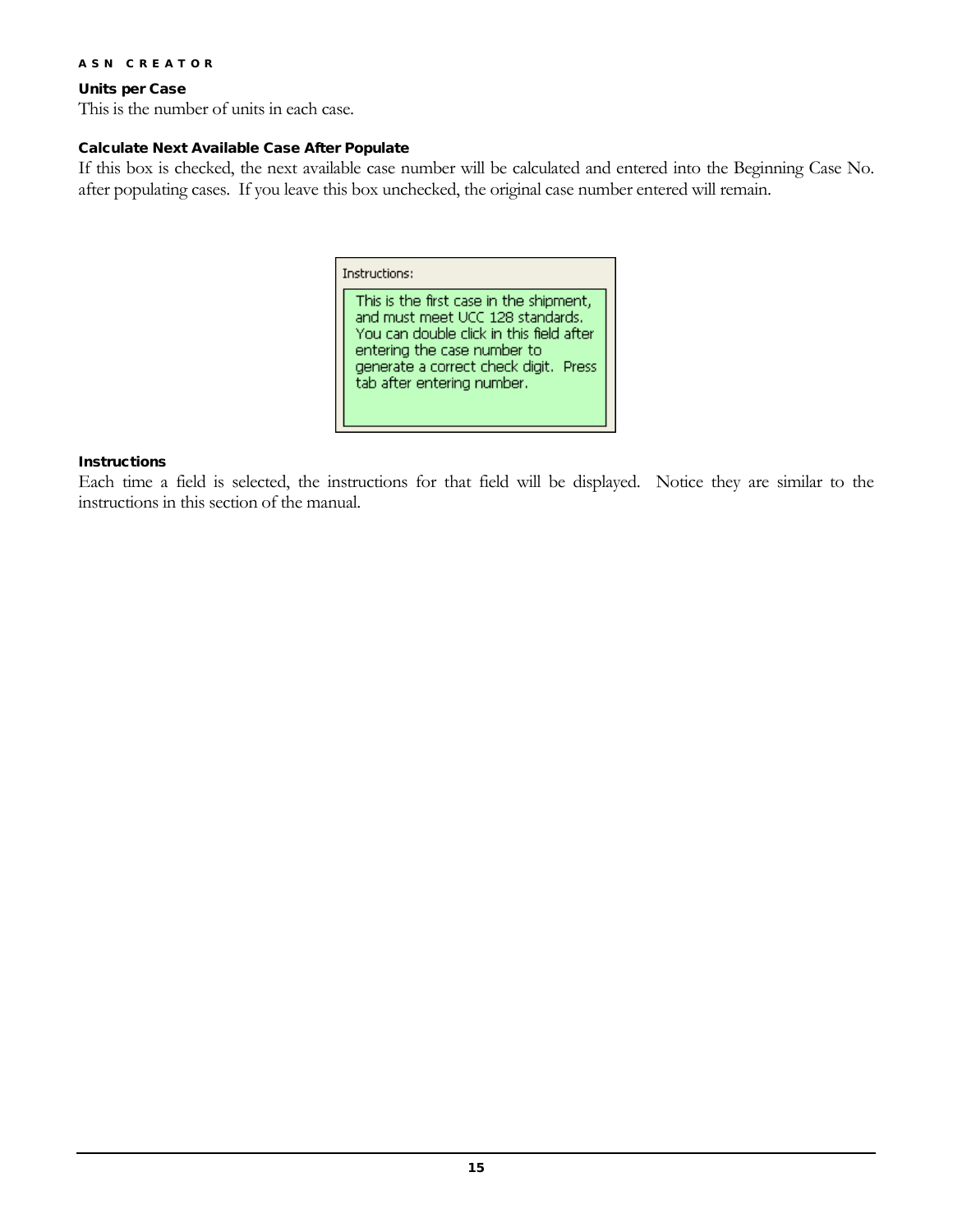## **Case Grid**

The Case Grid is used to review, add, change and delete cases from an ASN and works similarly to a spreadsheet.

| Add Del Line # | Case Number | Item Number Suffix #1 Suffix #2 Suffix #3 Qty |  |  | PO Number | LOT | Mfg Date |   |
|----------------|-------------|-----------------------------------------------|--|--|-----------|-----|----------|---|
| <b>I</b> and   |             |                                               |  |  |           |     |          | ▴ |
| п              |             |                                               |  |  |           |     |          |   |
|                |             |                                               |  |  |           |     |          |   |
|                |             |                                               |  |  |           |     |          |   |
|                |             |                                               |  |  |           |     |          |   |
|                |             |                                               |  |  |           |     |          |   |
| п              |             |                                               |  |  |           |     |          |   |
|                |             |                                               |  |  |           |     |          |   |
|                |             |                                               |  |  |           |     |          |   |

#### Add Button

Click the add button beside the line where a new line is to be inserted. The case on that line and the ones below it will be shifted down and the line number adjusted accordingly.

#### Del Button

The delete button will delete the line next to the button. There will be a window displayed to confirm the deletion when the button is clicked. All cases below the case being deleted will be shifted up and the line numbers adjusted accordingly.

#### Case Number (Mandatory)

The case number must meet UCC 128 standards. You can double click in this field after entering 19 of the 20 numbers to generate a correct check digit if you don't have it. This check digit must match the check digit on your UCC-128 label or it must be reprinted.

#### Base Number or Item Number (Mandatory)

This field may display differently depending on your version. This should match the information on the PO. If the PO has 23001 BLA 2/3, then enter 23001 her

#### Suffix #1 or Color

This field may display differently depending on your version. This should match the information on the PO. If the PO has 23001 BLA 2/3, then enter BLA here.

#### Suffix #2 or Size

This field may display differently depending on your version. This should match the information on the PO. If the PO has 23001 BLA 2/3, then enter 2/3 here.

#### Suffix #3 or 2nd Dim

This field is reserved for future use.

#### Qty (Mandatory)

Quantity is the number of units in the case.

#### PO Number

If you wish to enter a PO Number different than the one on the header, enter it here. If nothing is entered, the PO Number on the header will be assumed. PO Number can be found on the top of the PO and must match exactly. The number entered will automatically be prefixed with the correct number of zeros after leaving the field.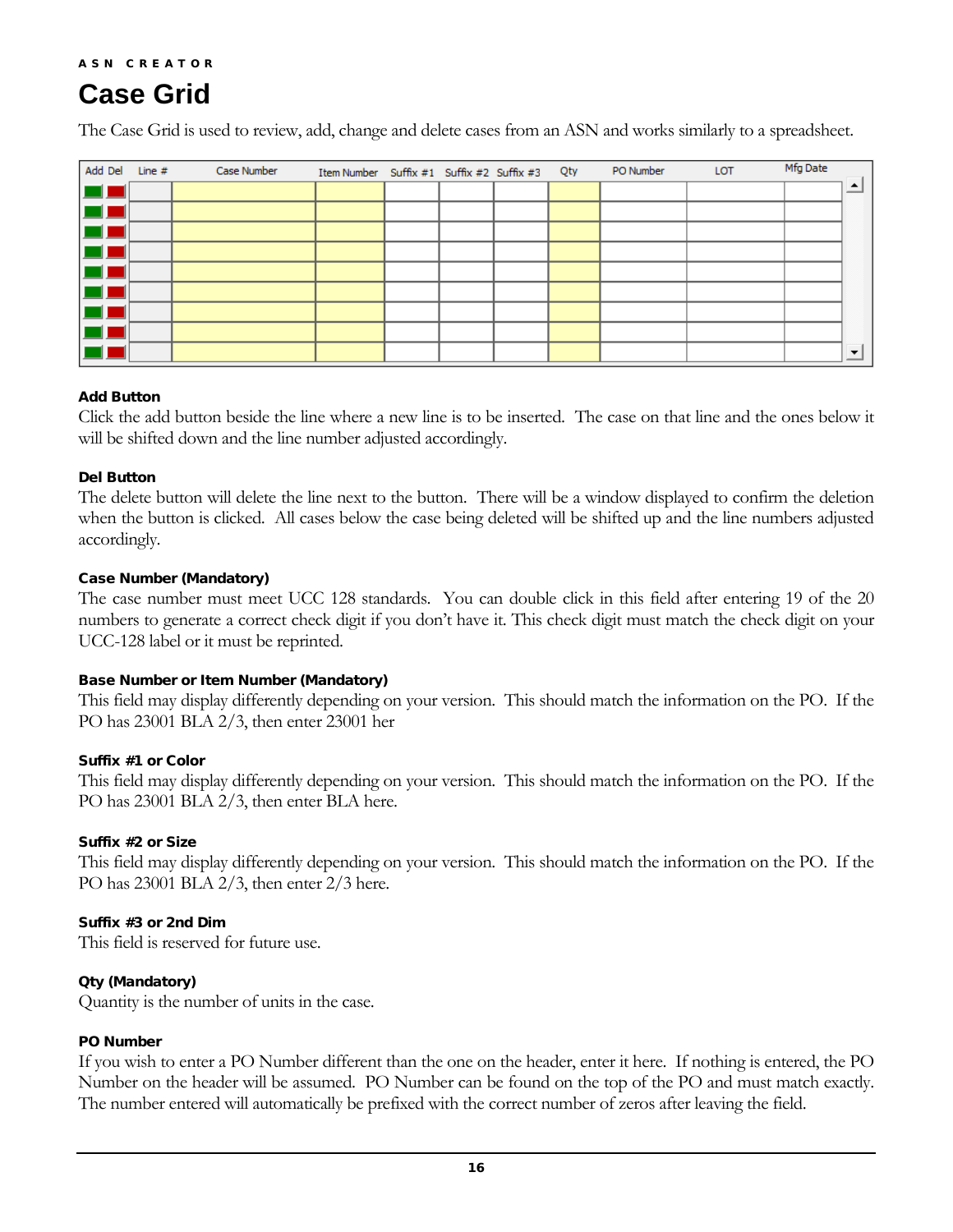#### LOT (Optional)

If your item uses lot control, enter up to 13 characters for the lot number here.

#### Mfg Date (Optional)

If your item uses lot control, enter the manufacture date here in the format (mm/dd/yyyy).

| Add Del Line # | Case Number | Base Number Suffix #1 Suffix #2 Suffix #3 Qty |  |  | PO Number | LOT | Mfg Date |                     |
|----------------|-------------|-----------------------------------------------|--|--|-----------|-----|----------|---------------------|
|                |             |                                               |  |  |           |     |          | ∸                   |
|                |             |                                               |  |  |           |     |          |                     |
|                |             |                                               |  |  |           |     |          |                     |
|                |             |                                               |  |  |           |     |          |                     |
|                |             |                                               |  |  |           |     |          |                     |
|                |             |                                               |  |  |           |     |          |                     |
|                |             |                                               |  |  |           |     |          |                     |
|                |             |                                               |  |  |           |     |          |                     |
|                |             |                                               |  |  |           |     |          | ×<br><b>SERVICE</b> |

#### Version Number

The ASN Creator version number is located on the bottom left of Header and Cases tabs. This is useful for identifying that the most recent version is being used by comparing it to the one on the web site.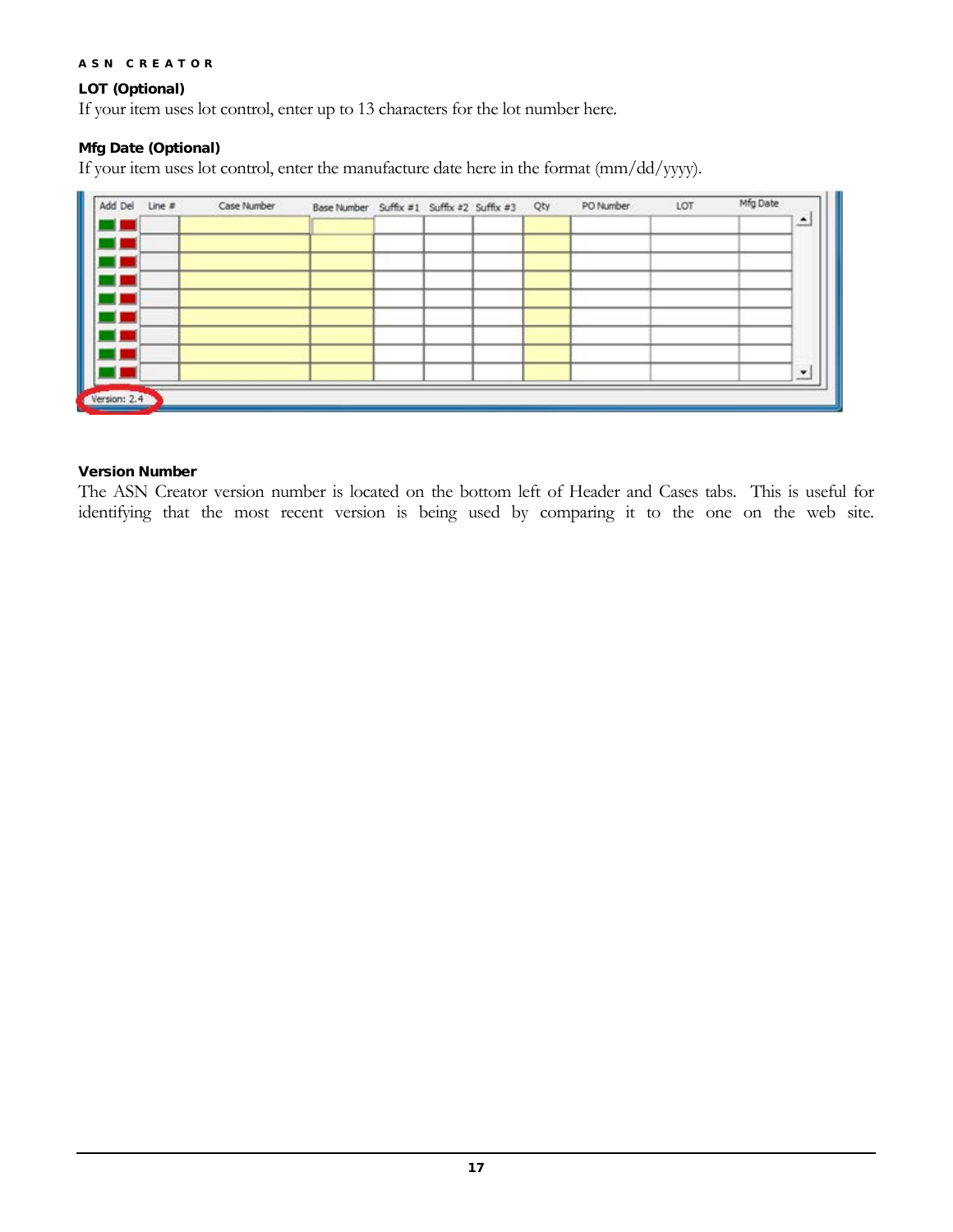# Helpful Hints

## **Validation Processes**

ASN Creator is only able to validate field lengths, data formats, case check digits, and whether a field is required. It can not know if a PO number is correct, whether a valid SKU has been entered, if the vendor number is correct, etc. When entering the information, double check it to be sure it is correct. It is very important that the ASN be accurate in order to save both time and money.

#### Validation Check List

- Is the vendor number & vendor name correct?
- Is the contact name & number accurate?
- Are the PO numbers the correct for the SKUs being sent?
- Is the shipped date accurate?
- Was the carrier & pro number entered correctly?
- Are the case numbers being sent accurate? Case numbers can not be used from previous shipments.
- Does the SKU information match the PO?

If there are any questions regarding any of these, please contact the inventory planner.

## **Entering Multi-SKU Cases**

To enter a case that contains multiple SKUs, simply enter the SKUs with the same case numbers on multiple lines in the Case Grid. The SKU must be different on each line. See the example below. The lines can be entered one after another but can be separated in the grid.

| Add Del | Line # | Case Number          | Item Number Suffix $\#1$ Suffix $\#2$ Suffix $\#3$ |            |  | <b>Oty</b> | PO Number | <b>LOT</b> | Mfg Date |                                                                                                                                                                                                                                |
|---------|--------|----------------------|----------------------------------------------------|------------|--|------------|-----------|------------|----------|--------------------------------------------------------------------------------------------------------------------------------------------------------------------------------------------------------------------------------|
|         |        | 00123456000000000018 | 12345                                              | <b>BLK</b> |  |            |           |            |          | let the set of the set of the set of the set of the set of the set of the set of the set of the set of the set of the set of the set of the set of the set of the set of the set of the set of the set of the set of the set o |
|         |        | 00123456000000000018 | 12345                                              | <b>BLK</b> |  |            |           |            |          |                                                                                                                                                                                                                                |
|         |        | 00123456000000000018 | 12345                                              | <b>BLK</b> |  |            |           |            |          |                                                                                                                                                                                                                                |
|         |        |                      |                                                    |            |  |            |           |            |          |                                                                                                                                                                                                                                |
|         |        |                      |                                                    |            |  |            |           |            |          |                                                                                                                                                                                                                                |

The case count will only count this case once.

|             | Header Case Detail Variance |   |
|-------------|-----------------------------|---|
| Total Cases |                             |   |
| Total Units | ь                           | ь |